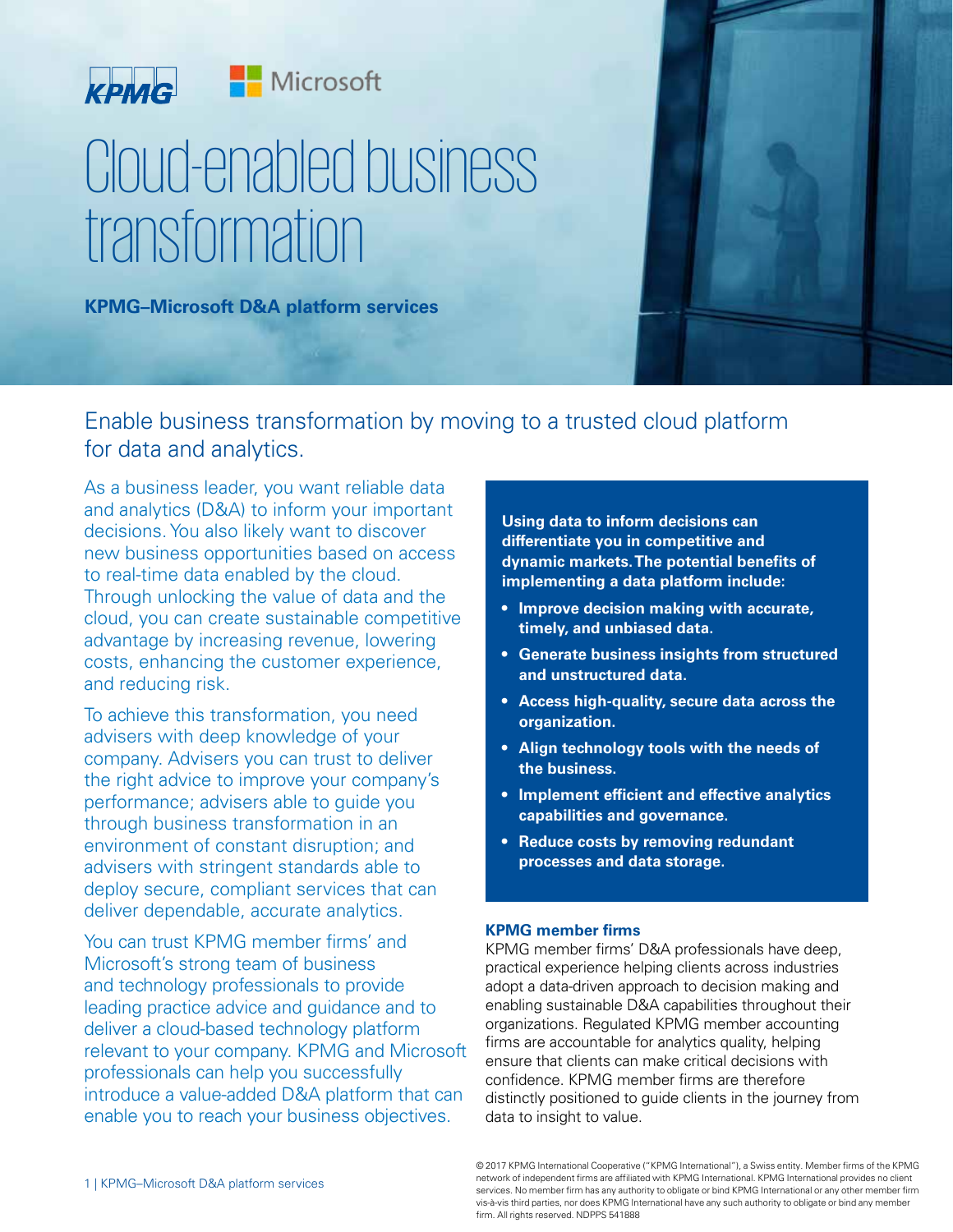In addition to advice to help enable business transformation and sustain competitive advantage, this D&A platform offering includes a broad portfolio of services, ready-to-use architectural patterns, and leading practices that can help overcome the obstacles—both technology and skills-related—that prevent companies from extracting insight from their data. Expert hubs groups of experienced professionals including data scientists, big data software engineers, visualization specialists, and analytics consultants—help you develop tailored D&A solutions using leading business and technology resources.

## **Microsoft**

KPMG's D&A platform leverages Microsoft's hyperscale, enterprise-grade, and cloud technology to create a foundation for secure, integrated, and highperformance solutions that help solve challenging D&A questions. Microsoft's platforms span storage and processing solutions, such as SQL Data Warehouse, advanced analytics enabled by Microsoft Azure Machine Learning, self-service business intelligence (BI) and collaboration capabilities provided by Microsoft Power BI or Office 365, and tools for building intelligent D&A applications in Cortana Intelligence Suite. In addition, the Microsoft Azure cloud platform can support a transitional journey to the cloud with strengths in hybrid solutions that combine both cloudbased and on-premises systems. A leader in Gartner's Magic Quadrants for cloud services, Microsoft provides the platform you need to execute your D&A strategy.<sup>1</sup>

#### **Why KPMG and Microsoft**

To help your business transformation be successful, you need the capabilities and skills of your company, KPMG member firms, and Microsoft—all working together. KPMG specialists with broad business, industry, and process knowledge can help you discover growth opportunities that take advantage of rich data sources and the power of cloud computing. These specialists define how this D&A platform can support integration of new business models; they then map the integrations to Microsoft's powerful, agile technology. Combining KPMG professionals and leading practices with Microsoft's advanced technologies can help you gain valuable insights, make smarter decisions faster, and quickly adapt to change while managing risk, compliance, and security.

## **A core platform to transform your business**

Technology by itself cannot convert data into insight and value. Yet, when combined with services from an adviser who understands your objectives, a technology platform can enable new business models and provide a competitive advantage. The KPMG–Microsoft D&A platform offering combines services, data, solutions, and cloud technology to transform your business.

#### **Services**

KPMG member firms provide D&A platform services tailored to business transformation and the discovery of new, cloud-enabled growth opportunities. Whether the challenge is function- or sector-specific, these professionals understand what drives your business.

#### **Data**

The KPMG–Microsoft D&A platform helps collect, manage, and secure your data. This platform can provide access to internal and external data sources, as well as KPMG-certified data pools.

#### **Strategy**

Preconfigured, customizable patterns and processes based on years of refined methodology and rigor help enable your business to efficiently deploy and scale D&A solutions.

#### **Cloud technology**

Leveraging Microsoft technology, KPMG's D&A platform services support cloud, on-premises, and hybrid solutions, depending on what makes most sense. KPMG member firm specialists provide deep knowledge of evolving D&A technology and are able to align cloud models to address pragmatic business needs.



<sup>1</sup> 2015 Gartner Magic Quadrant for Cloud Infrastructure as a Service, 2015 Gartner Magic Quadrant for Application Platform as a Service, 2015 Gartner Magic Quadrant for Cloud Storage Services, 2015 Gartner Magic Quadrant for Server Virtualization

<sup>© 2017</sup> KPMG International Cooperative ("KPMG International"), a Swiss entity. Member firms of the KPMG network of independent firms are affiliated with KPMG International. KPMG International provides no client services. No member firm has any authority to obligate or bind KPMG International or any other member firm vis-à-vis third parties, nor does KPMG International have any such authority to obligate or bind any member firm. All rights reserved. NDPPS 541888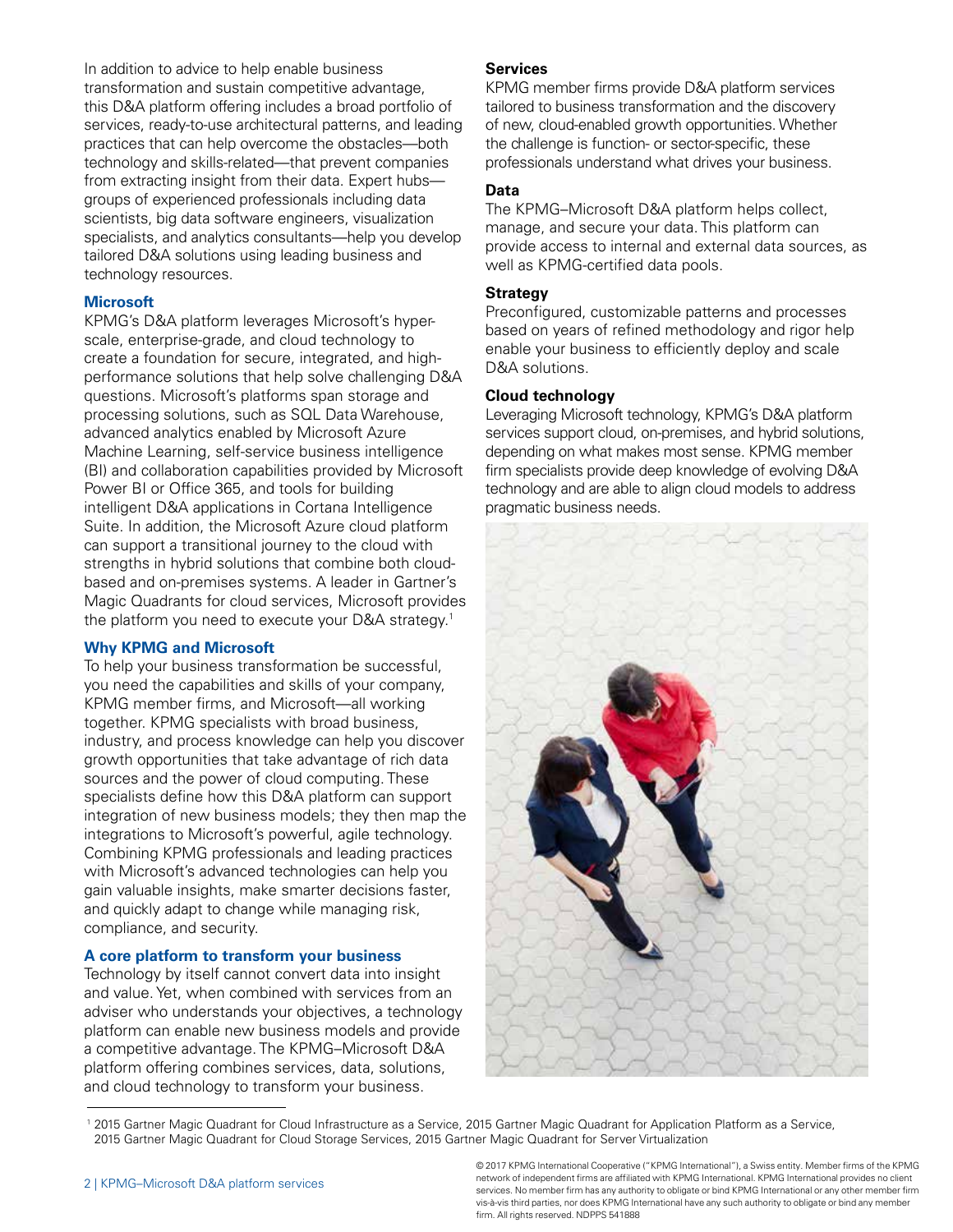#### **A foundation for secure, high-performance D&A**

D&A professionals in KPMG member firms provide business integration services complemented by Microsoft's technology to create a foundation for secure, integrated, and high-performance solutions that help solve D&A challenges. Platform services include:

- **Ideation to prototype.** Idea generation workshops led by KPMG member firms and hackathons conducted with Microsoft help you understand D&A's role in the organization, determine highest priorities, and innovate prototypes. Instead of focusing solely on the underlying technology, these teams can examine implementing innovative use cases that can deliver significant return.
- **Platform migration.** KPMG professionals' broad experience across a variety of platforms as well as years of experience in platform consolidations and migrations enable us to help ensure business continuity and reduce downtime and cost overruns during your transition.
- **Data science and visualization.** KPMG's D&A provides rich analytics, including rule-based and predictive analytics, clustering, simulation, and statistical algorithms. You can explore machine learning and cognitive capabilities to discover new use cases of D&A becoming available through artificial intelligence. To visualize that data, KPMG professionals design interactive dashboards, reports, and BI applications that your customers, employees, and partners can intuitively understand.
- Solution acceleration, benchmarking, and process optimization. The KPMG–Microsoft D&A platform offers a broad set of leading D&A technology solutions. Ready-to-use architectural patterns are included, to help maximize speed-to-market and return on investment. The platform allows you to benchmark against internal and industry key performance indicators to help enhance your business processes, continually improve, and stay ahead of your competitors.
- **Security and compliance for all operational models.** How your data and services are managed ultimately affects the quality of your information and the integrity of your business. Therefore, the KPMG–Microsoft D&A platform supports a variety of service models on-premises, in the cloud, or hybrid—hosted either by Microsoft, a KPMG member firm, or your company. Microsoft's core services high-security data centers, data encryption, and identity and access management— are leveraged with KPMG member firm's leading Information Security consulting services to help ensure safety and compliance throughout your D&A journey.



#### 3 | KPMG–Microsoft D&A platform services

firm. All rights reserved. NDPPS 5418

© 2017 KPMG International Cooperative ("KPMG International"), a Swiss entity. Member firms of<br>network of independent firms are affiliated with KPMG International. KPM<u>G International provide</u>: network of independent firms are affiliated with KPMG International. KPMG International provides no client services. No member firm has any authority to obligate or bind KPMG International or any other member firm vis-à-vis third parties, nor does KPMG International have any such authority to obligate or bind any